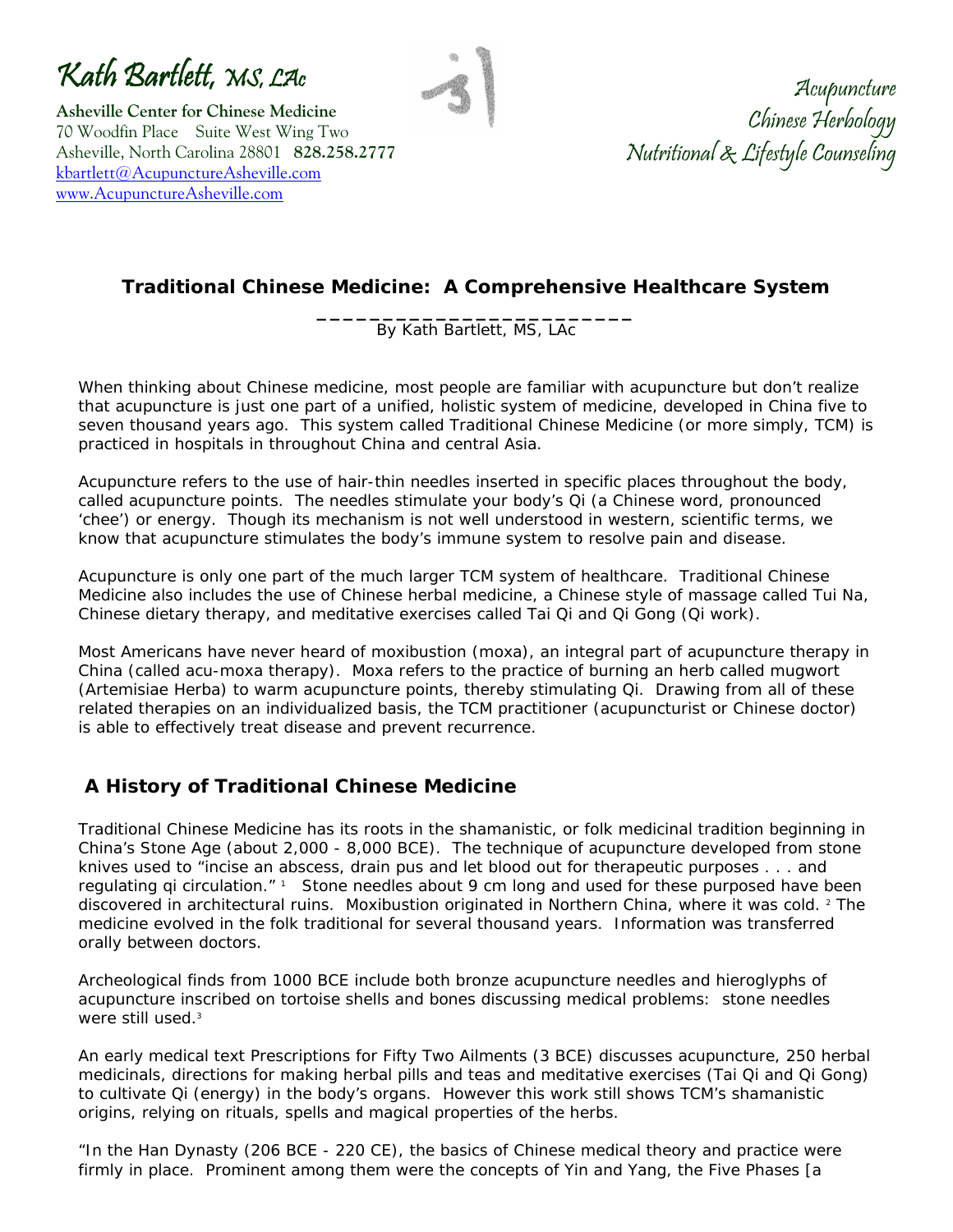method of grouping body functions into five categories, or 'phases'], channel theory [discusses Qi flow in the acupuncture meridians], various needling methods, a pharmacopoeia [a listing of medicinal herbs and their functions] and a relatively sophisticated approach to therapy.<sup>"4</sup> Iron was introduced, and "stone needles were replaced by metal. This broadened the field of acupuncture practice, bringing about a development of acupuncture by leaps and bounds . . . including the needles for puncturing, surgical incision and massage as well."5

In the first century of the common era, the *Divine Farmer's Materia Medica,* the first herbal text was compiled that classified individual herbs and listed their medicinal function. Completely devoid of earlier supernatural references, this text is the archetype for the Chinese tradition of herbology. 5

"The doctors of this period treated diseases with multiple techniques. For example, the famous doctor Qin Yueren [4-5 BCE] had a good command of medical knowledge in various clinical branches; he treated patients by needling, moxibustion, herbal decoction, massage and hot compression. He rescued a critically ill prince by acupuncture, and this story went down in history."<sup>6</sup>

By the 4<sup>th</sup> century of the common era, the medical classics that laid the foundations of Chinese medicine had been written. The most important of these is the *Yellow Emperor's Inner Classic*<sup>7</sup>, a book considered the world's oldest medical text. "On the basis of previous literature . . . it explained the physiology and pathology of the human body, the principles of diagnosis, the prevention and treatment of diseases . . . This laid a theoretical foundation of Chinese medicine and pharmacology, including acupuncture". <sup>8</sup> This importance of this work cannot be over emphasized. It continues to be used and taught today in acupuncture colleges and is often quoted in medical journals and texts to explain TCM theory. Also during this time, the most celebrated classic of herbal prescriptions was written, the *Treatise on Cold Damage* and *Prescriptions from the Golden Cabinet*. About twenty percent of Chinese herbal prescriptions used today come from these two texts, which stress combining acupuncture with medicinal herbs.

By 225 CE herbal anesthesia was being used for surgical operations. "During this period the basic theories of acupuncture and moxibustion had already been formed, but the locations and names of acupuncture points were neither unified nor systemized . . .the famous medical doctor Huangfu Mi compiled the book S*ystematic Classic of Acupuncture and Moxibustion* in 256-260 CE by collecting the materials of acupuncture and moxibustion from the ancient books [including *The Yellow Emperor's Classic]* . . . The book consists of 12 volumes with 128 chapters, including 349 acupuncture points. 9

Between the years 627-649, the Tang government ordered physicians to revive the books and charts of acupuncture and moxibustion. Sun Simiao (a physician famous for compiling *Prescriptions Worth a Thousand Ducats)* designed and made *Charts of Three Views* that included multicolored illustrations of the acupuncture meridians and points.<sup>10</sup> Though the original charts have been lost, this illustrative format continues to be used today.

Monographs about the treatment of special diseases appear, such as *Moxibustion method for Consumptive Diseases* (Cui Zhidi) about treated tuberculosis. Acupuncture and moxibustion had become a medical specialty and physicians were entitled acupuncturists and moxibustionists. The Tang Dynasty (618-907) Imperial Medical Bureau (a university) was divided into four departments, including acupuncture and a pharmacology department (study of medicinal herbology).<sup>11</sup> The first major materia medica (text cataloguing medicinal herbs) since the *Devine Husband's Classic, The Tang Materia Medica* contained 844 entries, and was China's first illustrated herbal text. 12

Acupuncture was introduced to Korea in 541, when the Chinese emperor sent doctors there. In 693 the royal court of Korea established the title of Acupuncture Professor for teachers there. In 552 the Chinese government introduced acupuncture to Japan by presented the *Canon of Acupuncture* to the Japanese emperor. In the next century, the Japanese government sent doctors to China to study TCM. In 702 the Japan issued an Imperial Order to copy the medical educational system of Tang Dynasty China and begin an acupuncture specialty in Japan. In cultural exchanges, TCM is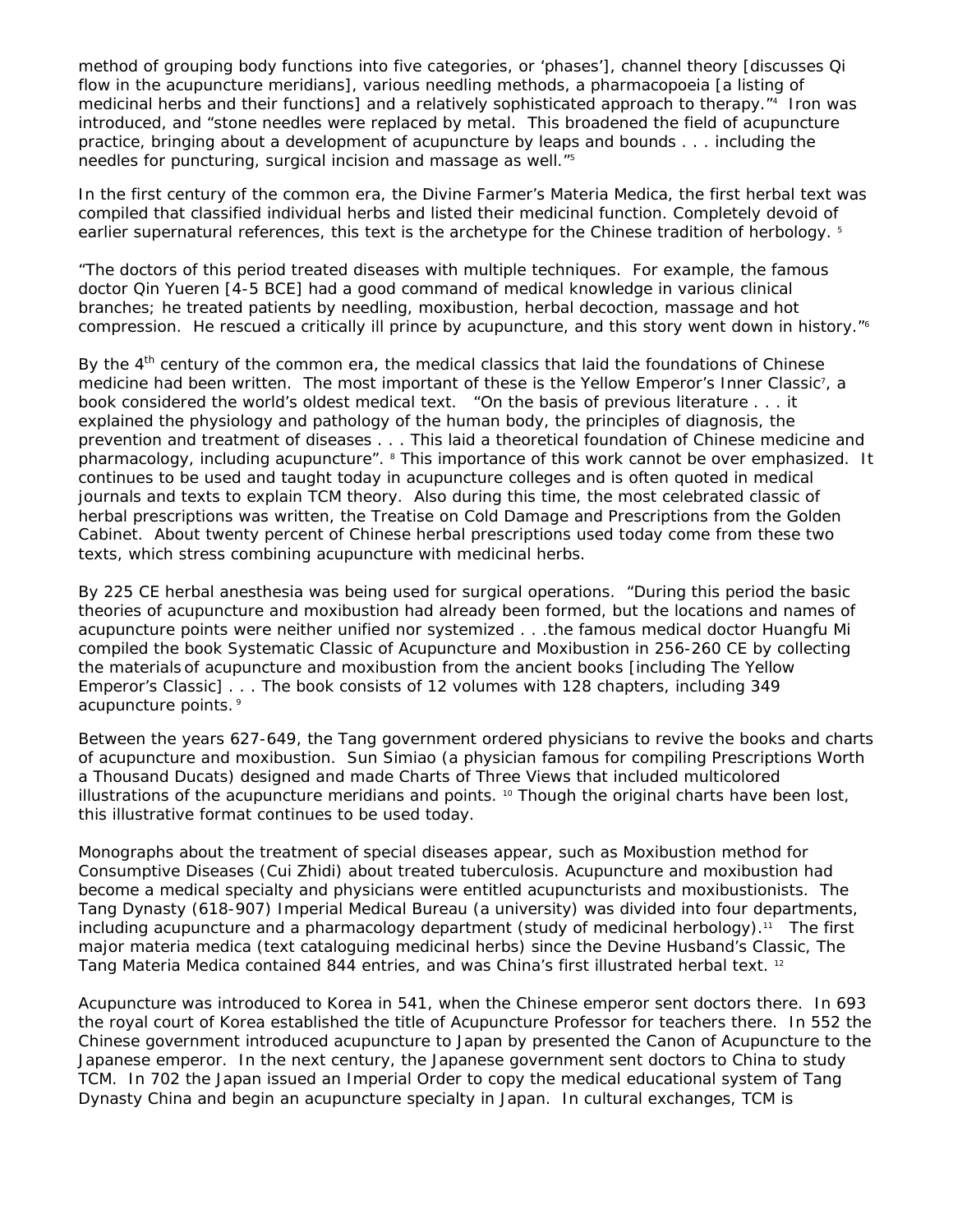disseminated throughout Asia and the Indian continent.13 Japan and Korean go on to develop their own traditions of acupuncture, known today as Japanese style or Korean hand technique.

In 1027 two bronze figures were manufactured showing the internal organs and all the acupuncture meridians and points engraved on the outside, including proper needle insertion depths.14 By this time printing had been developed, speeding along the accumulation of medical literature and sharing of information. The major materia medica of the Song Dynasty (960-1279), *Materia Medica Arranged According To Pattern* (Tang Shen-Wei) contained 1,558 substances. 15

In the Yuan Dynasty (1206-1368) we see the development of medical specialties, such as pediatrics, emergency medicine and gynecology. A famous doctor Hua Shou researched the pathways of the acupuncture meridians, published in his book *Exposition of the Fourteen Meridian* that further developed theory of meridians and points. We use this fourteen meridian model today. Also at this time, a Chinese acupuncturist goes to Viet Nam to treat their nobility, and is given the honorarium of Magi Doctor.<sup>16</sup>

In the Ming Dynasty (1368-1644) physicians began extensive collections and revisions of previous literature, developing important works such as *Compendium of Acupuncture and Moxibustion* (1601), and *Six Volumes of Acupuncture Prescriptions* (Wu Kun, 1618). Physicians began studying sophisticated needle manipulation techniques to propagate and redirect Qi flow in the meridians. Indirect moxa techniques were developed (previous moxa was burned directly on the skin, using blistering or scarring techniques). We see the inception of a new category 'extra points' that grouped acupuncture points not located on acupuncture meridians. 17

By the 1500's acupuncture was introduced to European countries, such as Germany and France. France goes on to develop many of its' own techniques. Especially well known today is the French auricular system of ear acupuncture.

China's most celebrated herbal book *Grand Materia Medica* (Shi-Zhen, 1596) includes 1,892 substances and is translated into numerous languages. <sup>18</sup> By the Qing Dynasty to the Opium War (1644-1840) doctors regarded herbal medicine superior to acupuncture. In 1817 Li Xuechuan compiled *The Source of Acupuncture and Moxibustion.* This influential work equally stressed acupuncture and herbal medicine and systematically listed the 361 points on the fourteen meridians that we use today.<sup>19</sup>

By 1822 Qing Dynasty authorities ordered the acupuncture and moxibustion department of the Imperial Medical College permanently abolished because "acupuncture and moxibustion are not suitable to be applied to the Emperor." 20

Acupuncture grew out of favor by 1900 in both China and Europe. The Imperial rule of the Qing dynasty ended with the Revolution of 1911. During these politically turbulent times, western medicine was introduced to New China. As traditional Chinese ways were denounced in favor of more modern and westernized approaches, Traditional Chinese Medicine got caught in the sway. The reactionary government of 1914 wanted to ban TCM and invoked measures to restrict its development, causing a decline of TCM. 21

Because of the large, rural population in need of medical care, TCM spread among the folk people. Acupuncturists make great efforts to protect and develop their medical legacy, founding associations, publishing books and medical journals and starting correspondence courses to teach acupuncture. These physicians tried to explain the theory of TCM in western scientific terms, beginning in 1899 with a work by Liu Zhongheng entitled *Illustration of the Bronze figure with Chinese and Western Medicine.* In 1934, *The Technique and Principles of Electro-acupuncture* (Tang Shicheng et al.) explained the modern technique of attaching wires connected to an electrical source to acupuncture needles, in order to get a stronger Qi sensation. Western doctors, chiropractors, physical therapists as well as acupuncturists use electro-stimulation today. <sup>22</sup>

In 1946, in response to a growing population over a widespread area in need of medical care, communist leader Chairman Mao Zedong declared acupuncture and Chinese medicine the 'Jewel of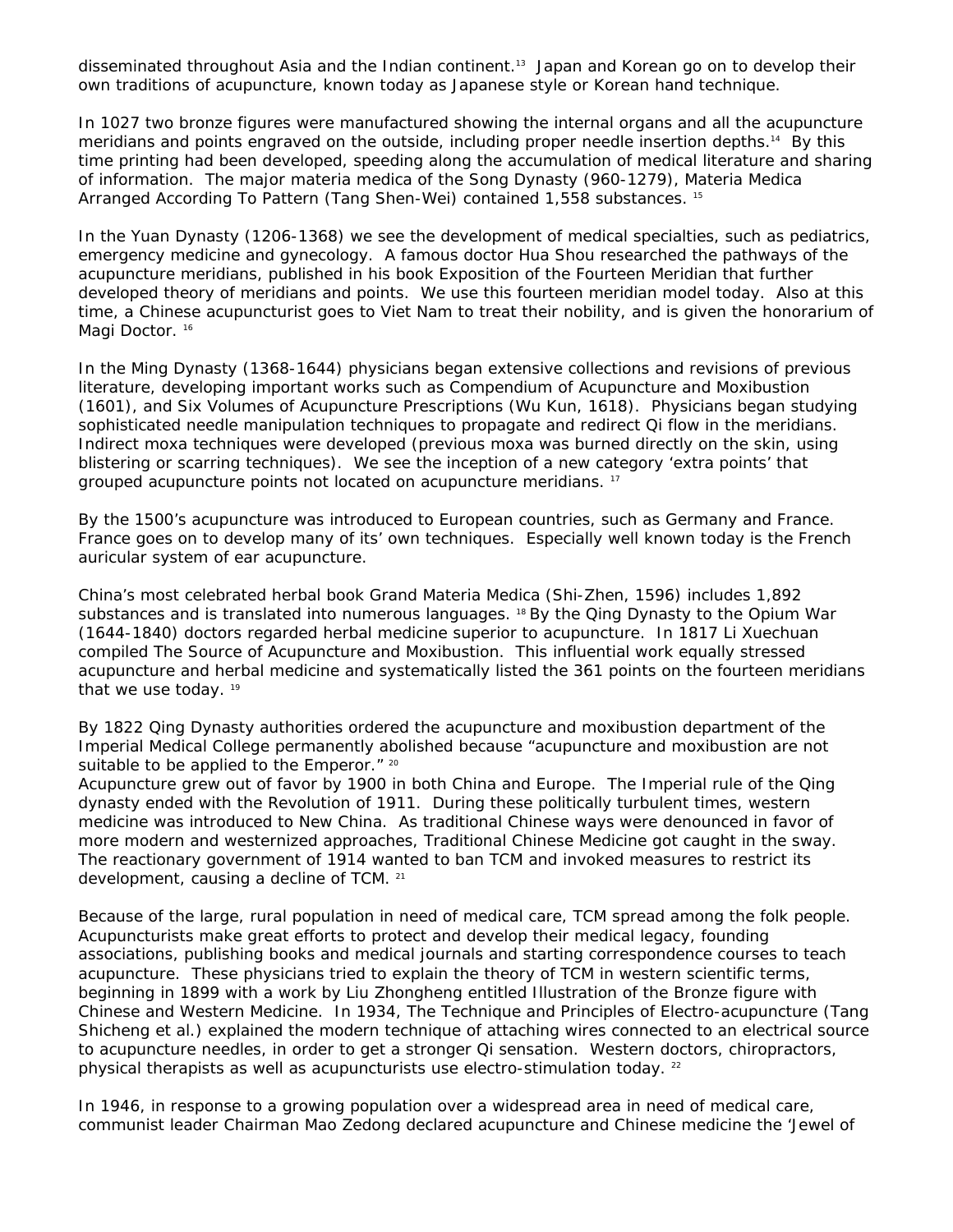China'. He felt it would be too expensive to provide western medicine to the poor farmers. Recognizing the cost effectiveness of acupuncture (all that's needed is a few needles) he trained thousands of doctors in both western and Chinese medicine and sent them out to the rural countryside. They were nicknamed 'barefoot acupuncturists'. Chairman Mao is credited with saving the dying art of acupuncture.

In 1945 acupuncture entered the hospital setting for the first time, with the opening of an acupuncture clinic in the International Peace Hospital. In 1947 the Chinese government compiled and published *Practical Acupuncture and Moxibustion,* and sponsored an acupuncture training course in 1948 to promote the understanding of TCM for western medical doctors.  $23$ 

In 1950, Chairman Mao decided to unite the disciplines of TCM and western medicine. In an inscription to *New Acupuncture,* Comrade Zhu De writes:

"Chinese acupuncture treatment has a history of thousands of years. It is not only simple and economical, but is also very effective for many kinds of diseases. So this is the science. I hope that the doctors of both western and traditional schools should unite for the further improvement of its technique and science." 24

In the 1950's China helps the Soviet Union and other eastern European countries train acupuncturists.

By 1955 research organizations of TCM had sprung up all over China. City hospitals had special clinical departments of acupuncture and moxibustion. Many western medical colleges in China had included TCM in the curriculum, accepting it as a scientifically researched. Research in the 1950's mainly aimed at systemizing the basic theory of TCM and observing its clinical indications. By the 1960's researchers began to deeply analyze the ancient literature, summarizing the clinical effect of treating diseases with TCM. They also began using acupuncture anesthesia in the clinical setting, and observed the effects of acupuncture and moxibustion on the functions of each system and organ. In the 1970's and 1980's, researched focused on such topics as understanding the mechanism of acupuncture anesthesia, understanding the phenomena of the acupuncture meridians and points in relation to Qi sensation, and the relationship between acupuncture points and organs. 25

In 1971 a New York Times reporter James Reston is part of President Richard Nixon's entourage, covering his trip to open China to the west. While in China Reston requires an emergency appendectomy and is brought to a TCM hospital where acupuncture is used for anesthesia. Amazed, he reports on his experience in the NY Times and brings acupuncture to the public eye in the US.

In 1975, the World Health Organization (WHO) asks China to begin International Acupuncture Training Courses in cities as Beijing, Shanghai and Nanjing to train acupuncturists from other countries. Many American and European practitioners attend these training courses today, gaining valuable specialty training and hospital experience unavailable in their own countries. In 1980 WHO publishes a broad list of over 40 conditions effectively treated with acupuncture. <sup>26</sup>

In 1977 the Jiansu College of New Medicine's monumental 25 year project is realized, *Encyclopedia of Traditional Chinese Medicinal Substances*. Containing 5,767entries, this is the definitive compilation of Chinese medicinal substances to date. <sup>27</sup>

By 1987 over one hundred countries have acupuncturists. In 1992 the acupuncture needle is classified as a class 2 medical device in the US.

In 1997 the NIH (National Institutes of Health) holds a three-day, multidisciplinary conference to analyze research showing the efficacy of acupuncture. It concludes by issuing a landmark consensus statement saying acupuncture is a safe and effective medical procedure. This accolade assists in paving the way for broad acceptance of Chinese medicine in the US:

 "Acupuncture has been used by millions of American patients and performed by thousands of physicians, dentists, acupuncturists, and other practitioners for relief or prevention of pain and for